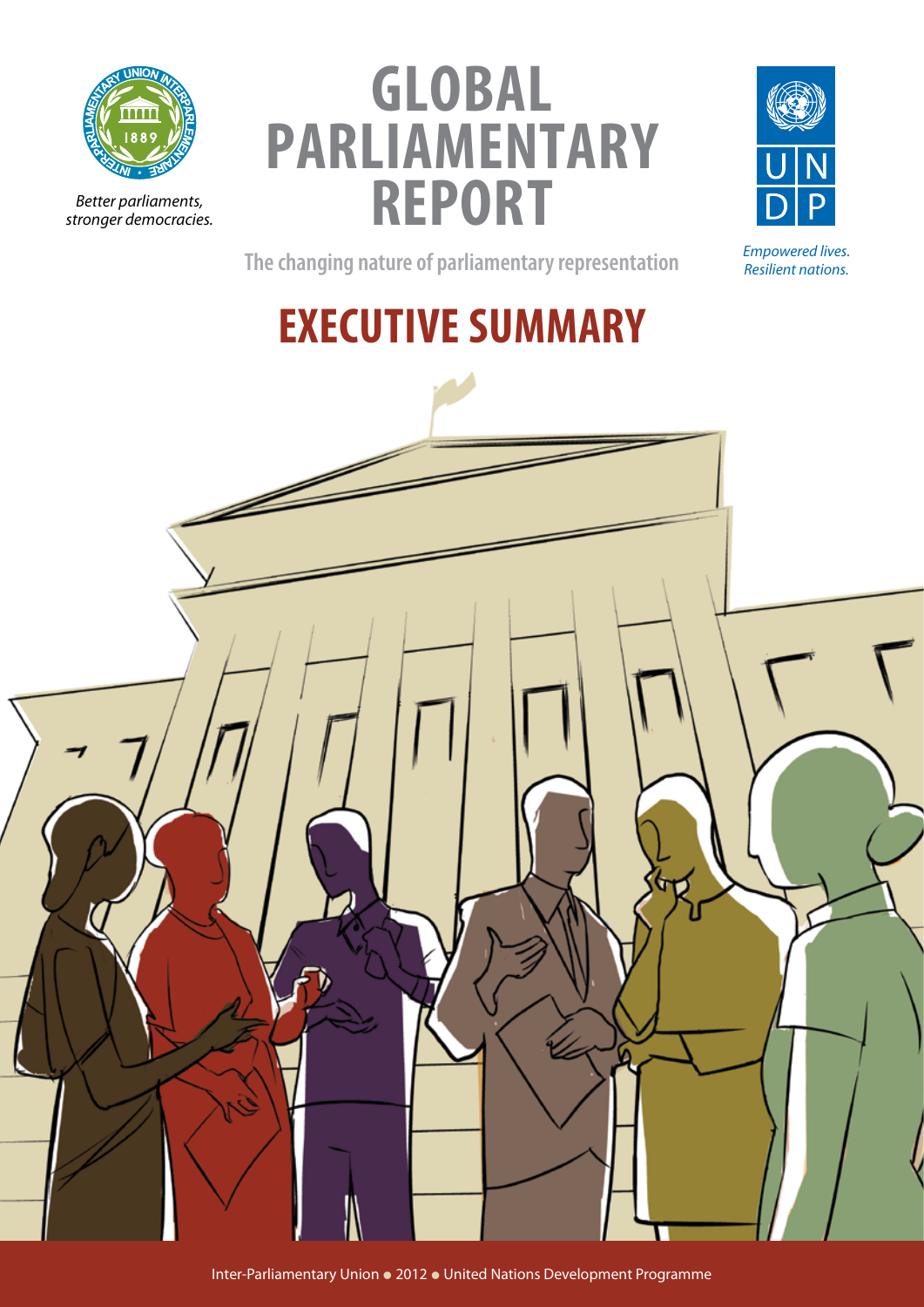"Public pressure on parliaments is greater than ever before."

2 **In 2012 parameter 12 In 2012 parliaments are more prevalent** The focus of this first Global Parliamentary Report is the evolving relationship between citizens and parliaments.<sup>1</sup> The intention is to analyse how citizens' expectations are changing, and how parliaments, politicians and parliamentary staff are responding.

> There are three dominant pressures facing parliaments. Each is playing itself out in different ways and at different speeds in specific countries and regions. But there are common themes in the greater public desire for:

- information and influence in parliamentary work
- accountability and responsiveness to public concerns
- service and delivery to meet citizens' needs

The report uses the experience of institutions and individual politicians to illustrate the challenges and the variety of initiatives aimed at enhancing parliamentary representation in different parts of the world. It aims to help parliaments and politicians understand the pressures better, identify some of the tensions that they need to manage and provide examples of good practice which might offer insight, inspiration or emulation.

**than ever before.** 190 of 193 countries now have some form of functioning parliament, accounting for over 46,000 representatives. The existence of a parliament is not synonymous with democracy, but democracy cannot exist without a parliament. Although varying hugely in power, influence and function, almost every political system now has some form of representative assembly.

#### **Parliaments provide a link between the concerns of the people and those that**

**govern.** The existence of a public forum to articulate citizens' concerns is a prerequisite for the legitimacy of government. A global opinion poll in 2008 found that 85 percent of people believed that the 'will of the people should be the basis of the authority of government'.<sup>2</sup>

**The events of the Arab Spring since the beginning of 2011 reinforce the central role of parliaments in the quest for greater political voice and democracy.** In countries such as Egypt and Tunisia, the role and powers of the parliament have been pivotal in the discussions about the shape of the post-revolution state. Similarly, in countries such as Yemen, Jordan and Oman, the promise of genuine legislative and oversight powers for the parliament are key reforms in response to public demands. Parliaments are a key element in, and a symbol of, the creation of a representative state.

**Public pressure on parliaments is greater than ever before.** The growth in the size of government has increased the responsibilities of parliaments to scrutinize and call to account. The development of communication technology and saturation media coverage of politics has increased the visibility of parliaments and politicians. The expansion in the number of parliaments around the globe has been accompanied by increased public expectations of what they can and should deliver.

NB: Throughout the report, we use the term 'parliament' as a generic label to cover the range of legislative and representative bodies that exist throughout the world. We recognize, though, that the term obscures a huge variety of bodies that differ significantly from one another in their roles, make-up, power and function.

World Public Opinion.org, 2008.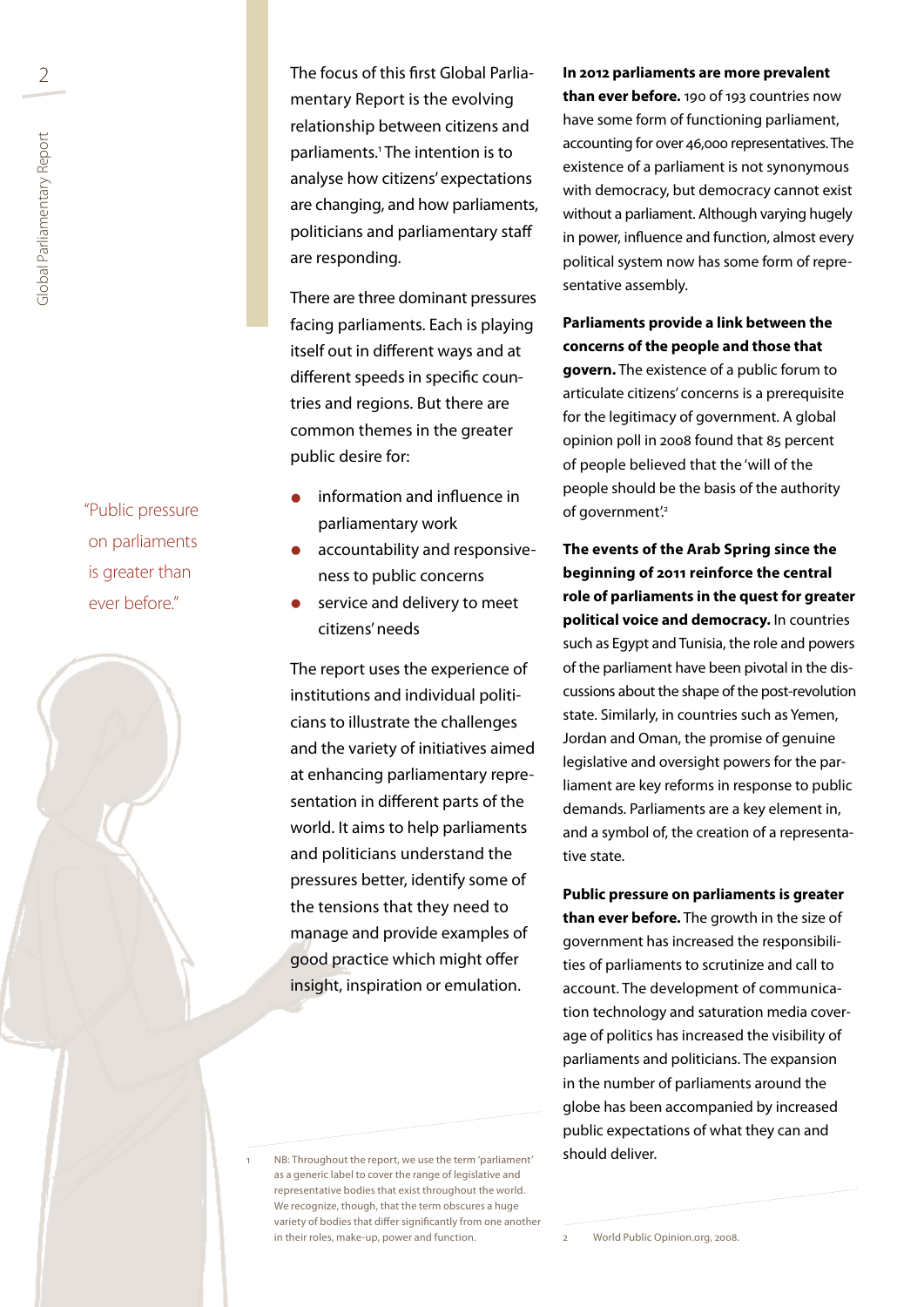xecutive Summary Executive Summary

**mental questions about the effectiveness of parliaments in holding government to account.** The representative role of political parties – central to parliamentary functioning – is, in many countries, weak and poorly rooted in society. With the flourishing of civil society and new forms of participatory democracy, citizens have many routes to representation and redress. Where parliaments were once the single most important way to articulate public concern, now they are competing with a variety of alternatives. **Yet parliaments have never been more vital.**

Parliaments remain the only bodies that exist specifically to collate and articulate the interests of the nation as a whole. There are strategic roles that parliaments alone can perform, such as making and repealing laws, and calling government to account. The challenge facing parliaments in all parts of the world is one of continual evolution, ensuring that they respond strategically and effectively to changing public demands for representation.

# **Analysis**

**1. Genuine public influence over the parliamentary deliberations is limited. The promise of greater influence must result in greater influence.**

Chapter II examines the wide range of initiatives being employed by parliamentary institutions to improve information, understanding, and engagement with the public. These measures tend to fall into two broad categories, and seek to:

- provide more information and improve public understanding of parliament
- **•** consult and involve the public more in the work of parliament

Parliaments are using increasingly inventive techniques to provide more access and information, from Open Days and Visitors' Centres to parliamentary broadcasting and websites.

**In many parts of the world there are funda-** And they are finding an audience – demand  $\frac{3}{3}$ And they are finding an audience – demand and supply appear to be increasing exponentially. Yet, there is, to date, little sense of how much such strategies have improved the public perception of parliament, enhanced understanding or improved legislative outcomes.

> Even where parliaments seek to assess their effectiveness, the problems they are trying to address (public understanding, trust and perceptions of parliament) have multiple causes. A parliamentary strategy is likely to have only a partial effect and separating the impact of a successful outreach strategy from all other possible causes is difficult. Nevertheless, the absence of clear, identifiable objectives against which to judge such programmes remains a continuing problem.

> Many parliaments have established mechanisms for public consultation – primarily driven by their professional staff and administrative service (invariably with the backing of politicians). But, the implications of greater consultation are overtly political. While the organization of a consultation exercise may be administrative, the impact of that consultation and how far it influences policy is ultimately a decision for politicians.

> The danger for many parliaments is that the promise of greater influence heightens public expectations. Failure to meet these expectations undermines faith in the parliamentary process. In short, the promise of greater influence must result in greater influence.

## **2. Politicians are obliged to account publicly for their actions more regularly and routinely.**

Chapter III examines how public pressures for more accountability are manifesting themselves in the representative role of a parliamentarian. Debates about the 'proper' representative role of the MP go back centuries, but there are few definitive answers and little agreement among either politicians or citizens. Being an elected politician remains one of the few professions for which there is

"The challenge facing parliaments in all parts of the world is one of continual evolution, ensuring that they respond strategically and effectively to changing public demands for representation."

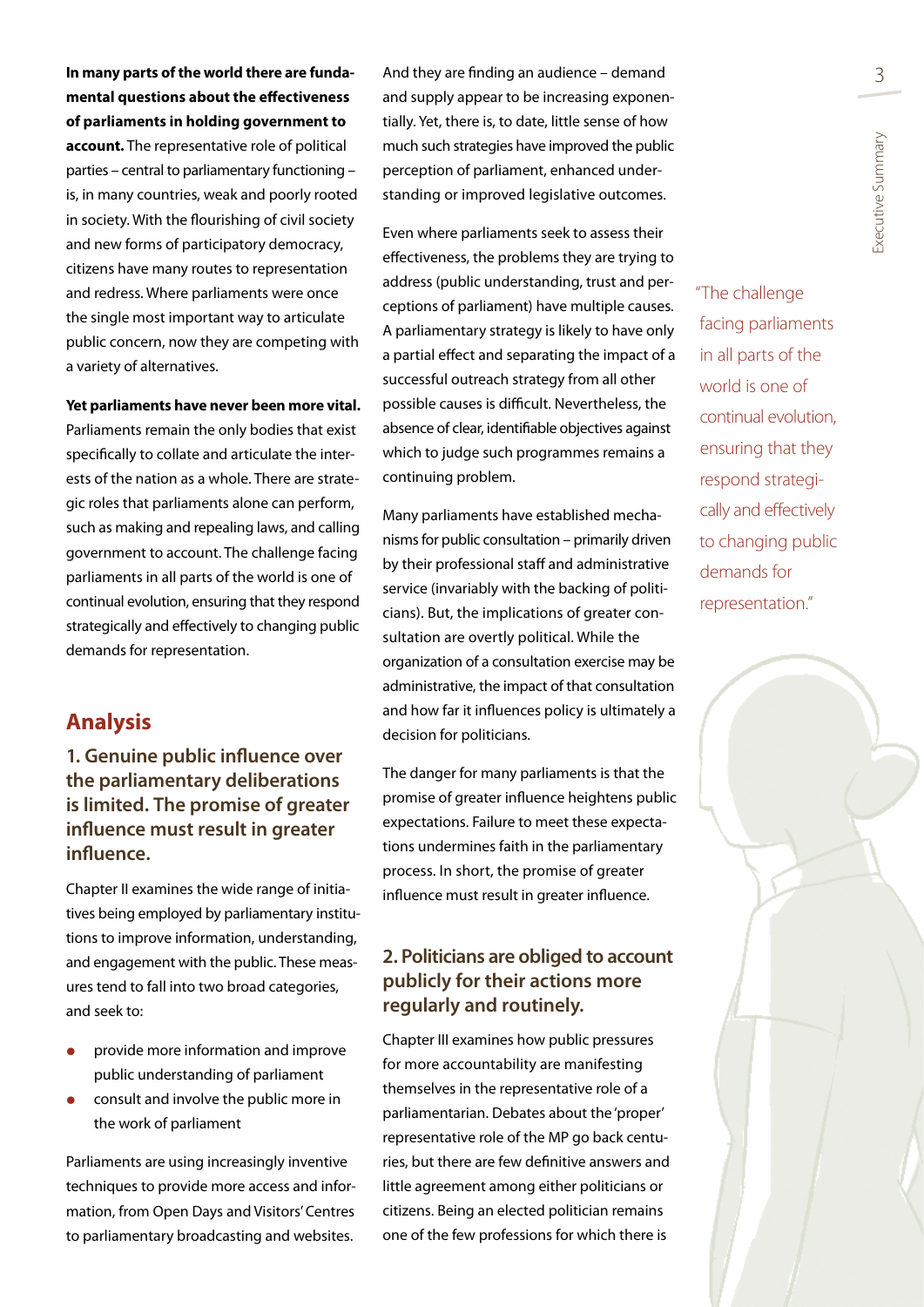4 no job description, and there are few guides as to whom, how or what a politician should represent.

> That political freedom to decide representative styles has been seen as a strength, reflecting flexibility and responsiveness, and a dangerous source of public uncertainty about political roles. The report identifies three separate trends, whose collective impact is gradually restricting the traditionally broad parliamentary mandate.

**(a) The role of political parties is changing in many regions of the world.** Through parliamentary groups, political parties are the organizing blocs around which parliamentary activity is built. Parties' effectiveness largely determines the effectiveness of any parliament. In democracies old and new, parties are increasingly seen as impediments to effective representation, rather than facilitators of it. The challenge for parties and politicians is to demonstrate that they are responsive to public attitudes yet retain enough cohesion to offer the collective representation on which parliaments are based. Finding that balance between public responsiveness and party coherence continues to elude many parliaments.

**(b) A number of institutional changes are limiting the scope within which politicians can operate.** Reforms tend to fall into three broad categories, which aim to:

- **limit the length of the parliamentary mandate**, either by preventing re-election or making politicians subject to public votes of confidence, or recall
- **remove potential conflicts of interest** by confining extra-parliamentary activities, particularly outside earnings, and identifying incompatibilities with public office
- **introduce codes of conduct**, which aim to set standards for parliamentary behaviour and further regulate the behaviour of MPs

The motive behind such initiatives is to make MPs more accountable to those who elect them. In many cases, they are popular responses to

issues of low political trust. It is perhaps inevitable that they tend to involve either greater regulation of, or restrictions on, what MPs do. Although MPs are accountable to the public at elections, the tenor of these reforms suggests that the electorate increasingly regards the ballot box as an insufficient mechanism of control.

**(c) The desire for greater public accountability from politicians is driving the growth of a new breed of parliamentary monitoring organization** (PMO). PMOs exist to monitor and often to rate the performance of MPs inside and outside parliament. More than 191 such organizations exist worldwide, monitoring the activities of over 80 national parliaments. Their emergence and growth suggest that the public welcomes the existence of intermediary organizations that can decipher, summarize and assess their political representatives.

This drive toward more openness, transparency and independent external validation cuts across many of the traditional ideas about political representation. Many politicians are wary of such developments, particularly the public commentary role being played by PMOs. PMOs undoubtedly present challenges, but also offer opportunities, provided that parliaments recognize their potential to engage the public.

# **3. Constituency service is an accepted and expected part of the job and appears to be growing in volume, content and complexity**

Chapter IV looks at the growth of constituency service, and public expectations of what politicians should deliver for citizens and their local area. Constituency service is now seen as central to ideas of parliamentary representation by the public and politicians. The challenge for parliaments and politicians is to respond strategically to public expectations in a way that reinforces their role in finding collective solutions to citizens' concerns.

"The report identifies three separate trends, whose collective impact is gradually restricting the traditionally broad parliamentary mandate."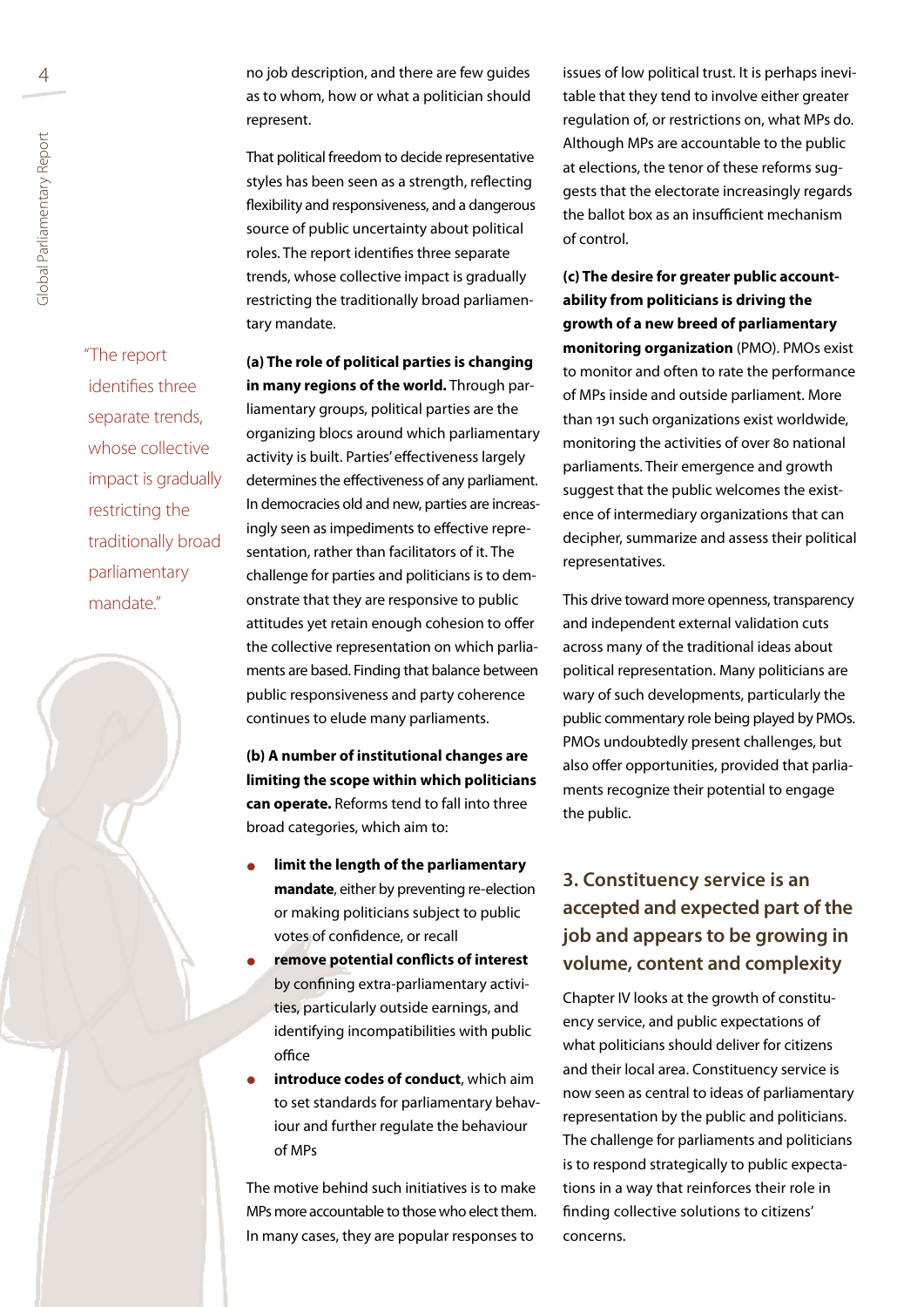Constituency service covers a huge range of  $\qquad \qquad$  ability to deliver at the local level rather  $\qquad \qquad 5$ potential activity, but can be broadly grouped into four categories:

- **•** support to individuals, which ranges from helping to find work or opportunities, to more clientelistic patterns of behaviour designed to buy support
- **e** grievance-chasing, in which citizens have a particular problem with a government service, welfare entitlement or bureaucracy, with the MP acting as an influential friend to help resolve such problems
- **policy responsiveness**, in which voters try to seek or to influence an MP's opinion on particular issues, especially votes in parliament
- **project work**, in which politicians seek funds for the development of the area or the promotion of local economy, with MPs using their position to secure government funding.

Voter expectations of constituency service appear to differ in developing countries and more affluent states. In the former, the expectation is that MPs will provide materially for their voters and act as the principal development agents for the area, whereas in the latter, citizens tend to want MPs to intercede in grievances and, sometimes, to find government funds for the local area. These representative roles have developed in direct response to the needs of citizens; several politicians commented that they felt obliged to make provision because people had no one else to turn to.

Public demand for constituency service is though only part of the equation. Supply has also increased for two main reasons:

- **Politicians enjoy the work**. Numerous MPs suggested that it was the one area where they could have a tangible and positive effect on people's lives.
- **It has a perceived electoral benefit**. Although evidence is patchy, MPs believe that it can generate a sizeable vote. Polls around the world suggest that voters are much more likely to judge MPs on their

ability to deliver at the local level rather than on legislation or oversight.

In response to the increasing volumes of work – and pressure from MPs – the official resources devoted to supporting these efforts are increasing. Most obviously, the number of countries with constituency development funds (CDFs) has increased dramatically in the last decade, providing a locally administered pool of money designed to support the community and promote economic development.

In many ways, CDFs are an obvious response to local need and often specifically seek to empower the MP in that role. However, here as elsewhere, the obvious response may not necessarily be the best in the long run. Concerns exist about the financial accountability and effectiveness of such funds, about whether they simply reinforce existing patronage networks and encourage corruption and about whether they make MPs into executive decisionmakers, and thus detract from their parliamentary roles in law-making and oversight.

**Parliaments and individual MPs need to develop much more strategic responses to the growth of constituency service.** Given the level of public expectation and the attachment to the role amongst politicians, constituency service will not disappear. It is, and will remain, an essential element of parliamentary representation. But it needs to be done better, and in a way that reinforces the central roles of parliament. The challenge for parliamentary systems around the world is not simply to provide more resources, but to channel constituency work by moving from:

- **the specific to the strategic:** finding policy solutions to common problems rather than dealing with each case on its own
- **the individual to the collective:** finding responses that benefit a number of people rather than individuals
- **the local to the national:** finding ways of bringing constituency expertise into the parliamentary and policy process much more systematically.

"Constituency service is now seen as central to ideas of parliamentary representation by the public and politicians."



Executive Summary

xecutive Summary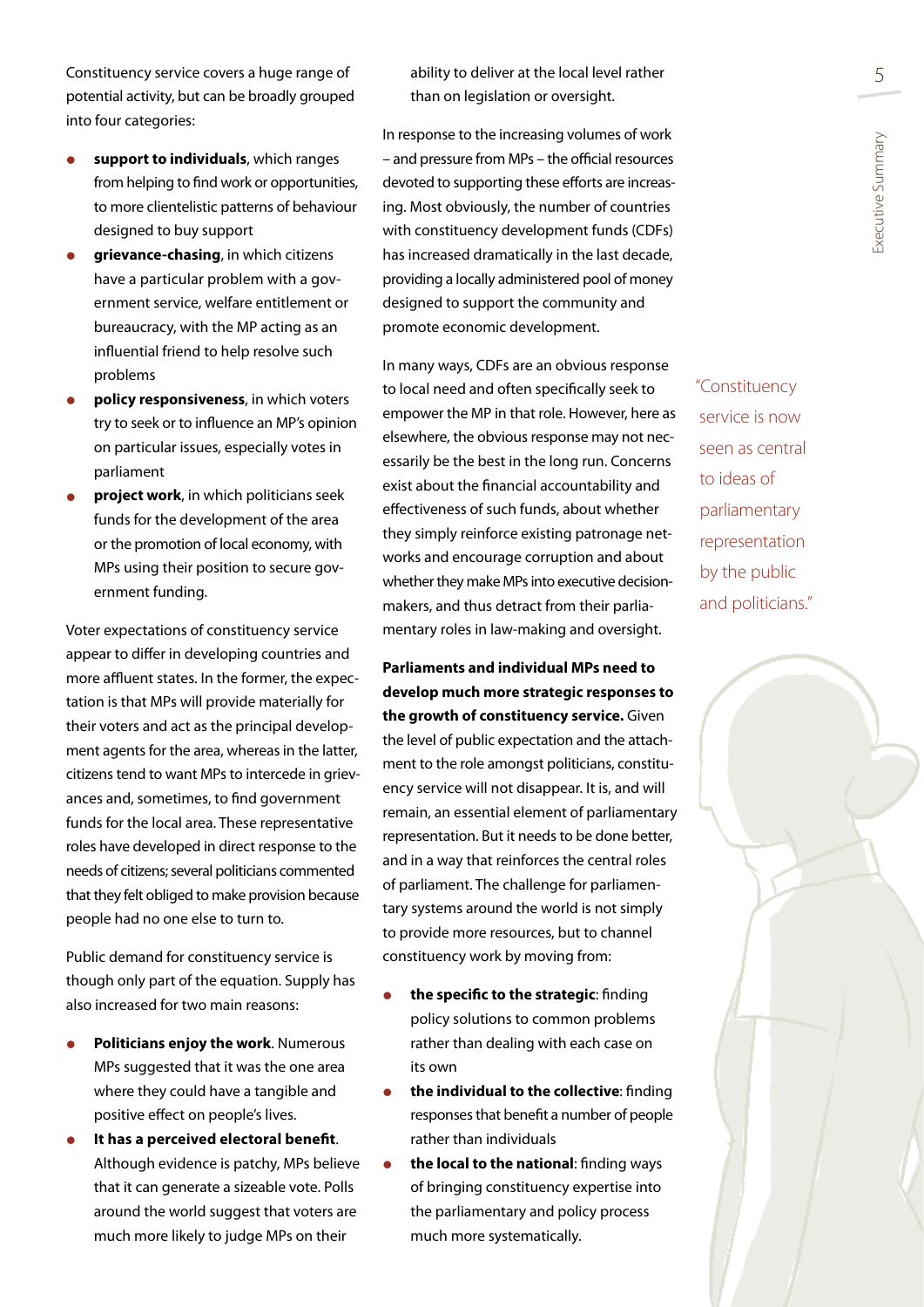# 6 **Conclusions**

**Parliaments' resilience reflects their ability to adapt and evolve to public expectations.**  Parliamentary change tends to be haphazard and unpredictable, the result of political negotiation and compromise. In many cases, the ability to implement the necessary changes is hampered by a lack of co-ordination, strategy and organization. Rather, change has tended to happen in an ad hoc fashion, as a series of disparate measures rather than guided by a set of overarching objectives. This may be inevitable. The nature of parliamentary institutions may make it impossible to devise and implement an all-encompassing strategy.

"Strategic responses could take many forms, but, from this report, three specific challenges stand out."



**However, parliaments need a much more strategic analysis of the causes and sources of pressure for change.** Although many parliaments believe they are doing as much as they can to improve their organization and consult with citizens, their responses to public expectations are sometimes constrained by gaps in their own analysis of the factors driving reform. A fuller analysis is likely to give parliaments a much better understanding of the causes and consequences of public opinion. Perhaps more importantly, it would provide a realistic assessment of what is achievable from within parliament, identify where external support is needed and establish a measure against which success could be judged.

**Parliamentary efforts to improve the relationship with voters need to be based on an understanding of how the role of the individual representative is changing.** The MP is the single most important point of contact with parliament for the vast majority of voters. The way that the MP's role is perceived by the public will do much to determine public attitudes toward parliament and politicians. Institutional reforms will, in turn and often inadvertently, reinforce or shape that perception. A more strategic analysis is needed to harness some of the pressures for change into reforms that reinforce the roles of parliamentary representatives and of parliament itself in the public mind.

Strategic responses could take many forms, but, from this report, three specific challenges stand out:

- **Reforms need to reinforce the role of the representative and improve public understanding of what MPs do, inside and outside parliament**. For example, the provision of greater resources to MPs for constituency work may simply increase public expectations of what MPs will do locally. Demand may constantly outstrip supply unless the additional resources are accompanied by a strategic change in the approach to the work. Responses should seek to shape how constituency work is done in order to reduce the burden and influence public understanding of the MP's representative role.
- **Reforms designed to improve public understanding and political accountability need to ensure that they strengthen the role of parliament rather than undermine it**. Successive reforms have worked gradually to restrict the scope of the parliamentary mandate, often for very good reasons, and usually in response to public pressure. However, the challenge is to balance calls for greater accountability with ensuring that MPs have enough scope to reflect, deliberate and decide in the national interest. The public expectation is that MPs should account more regularly for their activity, but MPs are elected to act on behalf of voters and reforms need to reinforce that sense of delegated authority.
- **Parliaments need to collaborate more fully with external organizations to strengthen links with the public**. The relationship between parliaments and citizens can hardly be as direct and straightforward as it should be in theory. There are now a host of mediating bodies that summarize and interpret parliamentary activity, broadcast parliamentary proceedings and rate the performance of individual MPs. In short, the process of parliamentary representation is more complex and intertwined with outside organizations than ever before. Such organizations are potential allies in reinforcing the central roles of parliament and drawing the attention of a much wider audience to parliament.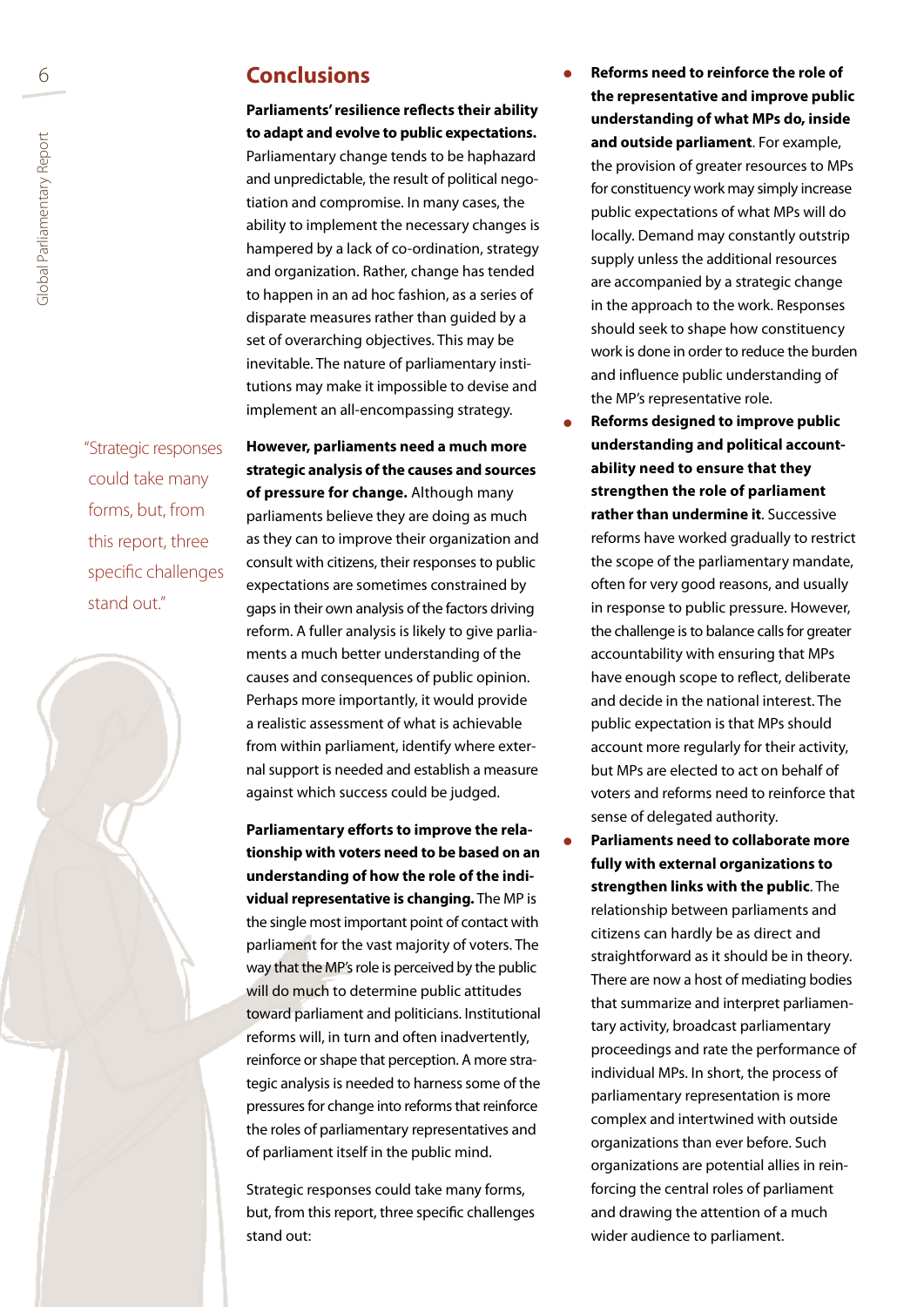**Compared with 50 years ago, parliaments are, generally, more open and accessible, more professionally-run, better-resourced and more representative.** This is crucial for democracy. But citizens are, rightly, more demanding of those institutions and expect higher standards of probity, accountability and conduct than ever before in the institu tions' history. Although opinion polls suggest that people have ambiguous views about parliaments, the volume of correspondence, contact and requests for help is increasing rather than decreasing. There are many roles that parliament alone can perform and indi viduals seem to recognize the significance of the institution. Parliaments are more vital than ever before to the process of political representation.

This resilience is partly due to the fact that parliaments have continued to evolve and adapt. The landscape in which they operate is now more complex and faster moving than ever before. The challenge is to keep up with the public by displaying responsiveness and resil ience and continually renew that relationship with citizens. This will be a permanent process of evolution, but the signs are that most parliaments are alive to the size of the task.

"Parliaments are more vital than ever before to the process of political representation. This resilience is partly due to the fact that parliaments have continued to evolve and adapt."